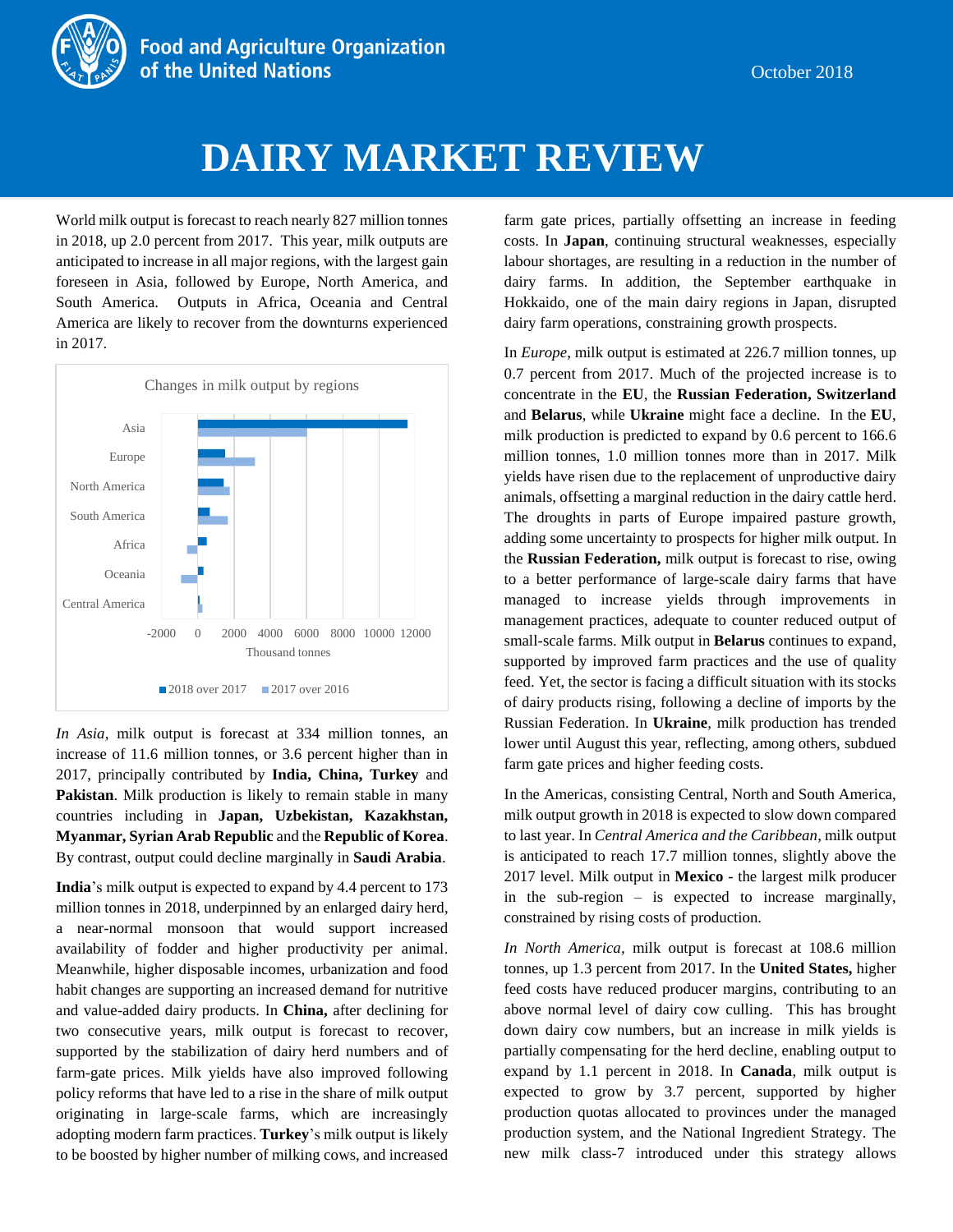processors to make efficient use of leftover milk from butter making and raised milk prices received by farmers.

In *South America*, milk production is expected to reach 64.0 million, up 1.1 from 2017. Outputs are foreseen to expand in **Argentina**, **Colombia, Chile** and **Uruguay,** but decline in **Brazil**. This is likely to limit regional growth to 1 percent. In **Argentina**, milk output has been expanding since April 2018, raising the possibility for overall output in 2018 to be 7 percent larger than in 2017. Yet, high inflation and transport costs are of considerable concern for the industry. On the one hand, they could reduce producer profit margins, and on the other, affect consumer purchasing power and demand. In **Colombia**, milk output is to grow for a second year to reach the highest level since 2008, signalling a recovery from the declines the sector suffered in 2015 and 2016 due to the El Niño weather phenomenon. A buoyant demand from urban consumers is also supporting the recovery. **Uruguay** is expected to maintain milk output growth at over 5 percent, supported by favourable weather in 2018. In **Brazil,** the truckers' strike in May disrupted milk collection and feed delivery, negatively affecting production. The impacts are likely to last long because it normally takes time for milk yield to recover when lactating animals are deprived of adequate food for an extended period. Considering the overall conditions, milk output in Brazil is forecast to drop to 34.9 million tonnes, down 1.1 percent from 2017.

In *Oceania*, milk output is expected to expand by 1.0 percent to 31.0 million tonnes in 2018. In **Australia**, after two-years of declines, milk output is set to rebound by 3.1 percent to 9.6 million tonnes in the 2017/18 production season. Although Australia faced drought conditions this year, these coincided with dairy lean periods with little impact on national milk output. After two years of declines, **New Zealand**'s milk production is expected to reach 21.4 million, up 0.2 percent from the previous season, supported by slightly larger dairy herd and higher farm gate prices that have raised optimism over the 2018/19 production cycle.

In *Africa*, milk output in 2018 is expected to increase by 1.1 percent to 45.6 million tonnes. Output expansions are anticipated in **Kenya**, **Algeria** and **Tunisia**, supported by favourable weather conditions and improved fodder availability. In contrast, milk output is expected to fall by 1 percent in **South Africa** due to a reduced contribution of smallscale producers. Milk producer prices there have dropped by 5.5 percent since March, causing producer profit margins to decline and inducing some producers to reduce output or leave the industry. Drier conditions in Southern Africa have cut milk output there, while conflicts continue to disrupt milk production activities in some African countries.

#### **World trade in milk products in 2018**

In 2018, World dairy exports are forecast to reach 75 million tonnes, up 2.5 percent from the revised export figures for 2017. Much of the 2018 expansion in global exports is expected to originate in the Americas and Oceania; remain stable in Africa; but to decline in Asia and Europe.



The **United States**, **Uruguay**, **Mexico, New Zealand**, **Argentina** and **Australia** are expected to lead this year's export expansion in dairy products, while sales from **Belarus** and the **Islamic Republic of Iran** may decline.

Exports by the **United States** are likely to be boosted by the continued expansion of production and assisted by the existence of extensive trading networks, and improvements in global outreach through franchised restaurant chains. The **EU**'s total milk exports are likely to marginally decline, resulting from a possible decline in butter and WMP exports, although SMP and cheese exports are on the rise. While the EU is benefitting from the recognition of its geographical names under bilateral agreements in expanding cheese exports, especially in Asia, competitive prices help lift SMP exports. Meanwhile, **Australia** and **New Zealand** continue to benefit from a preference for milk originating from that region and proximity to markets. Bilateral and regional agreements that the two countries have entered into with, for example, the ASEAN, China, Malaysia, the Republic of Korea, Thailand and Singapore, further strengthen dairy trade.

In 2018, **Mexico**, **Algeria** and **Viet Nam** are forecast to record the largest increases in dairy imports while the **Russian Federation** and **Brazil** are expected to cut down their purchases. In some countries, such as China, Mexico, Viet Nam, Indonesia and Malaysia, demand from affluent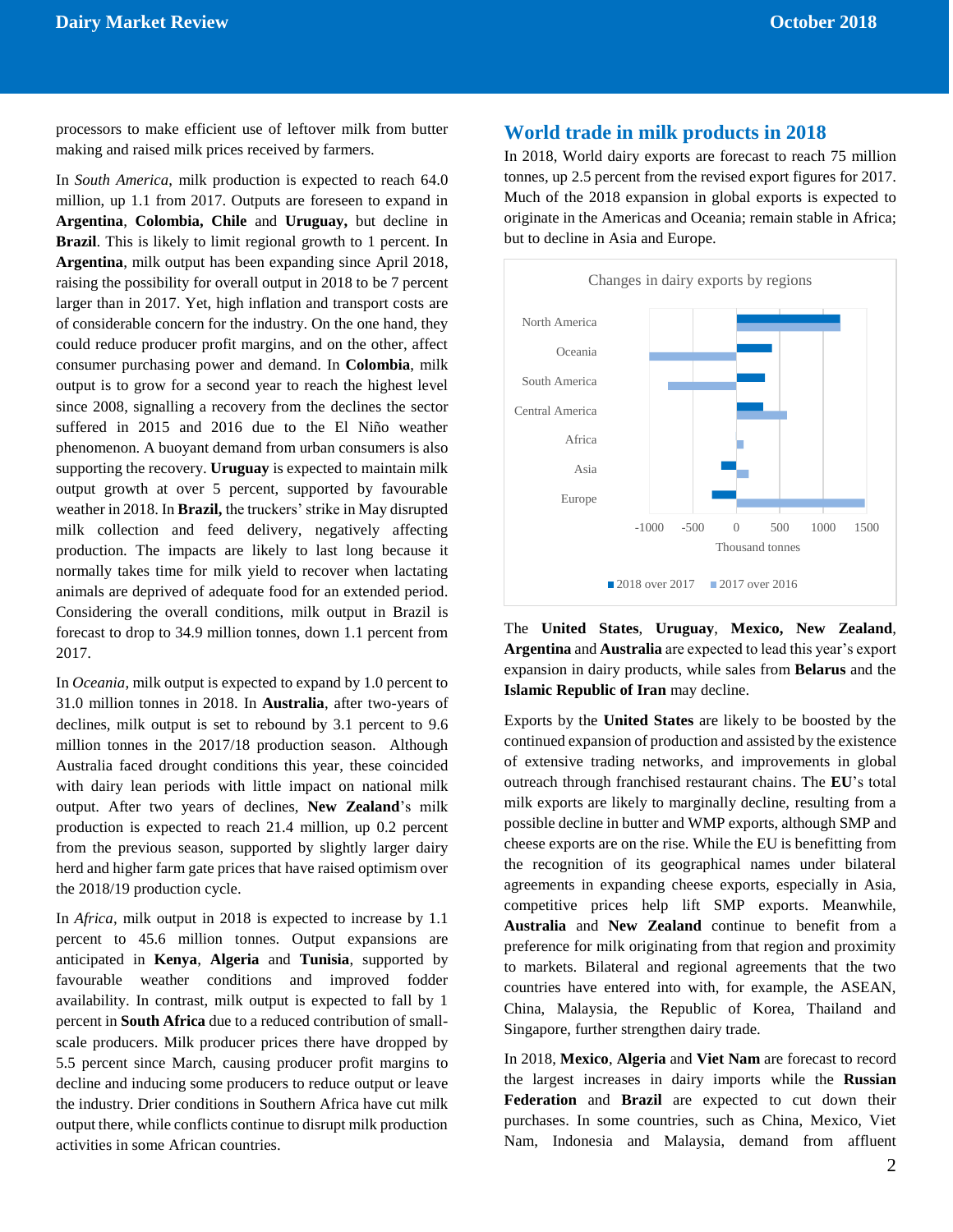consumers for high value-added dairy products continue to rise faster than production, contributing to boost imports. Elsewhere, like in **Japan**, the shrinking size and ageing of the population is a factor that partially limit imports.

### **Trade performance of key dairy products**

Exports are forecast to expand across all the main dairy commodities, namely butter, cheese, Whole Milk Powder (WMP) and Skim Milk Powder (SMP). This year, exports are forecast to expand the most for butter  $(+6.3 \text{ percent})$ , followed by SMP  $(+6.0 \text{ percent})$ , cheese  $(+1.2 \text{ percent})$  and WMP  $(+0.6 \text{$ percent). In terms of volumes in milk equivalent, however, cheese has become the most traded dairy commodity in the world, followed by Skim Milk Powder (SMP), Whole Milk Powder (WMP) and butter.



**World cheese trade** is forecast to rise for a third consecutive year to 2.6 million tonnes in 2018, up 1.2 percent, but below the 4.5 percent gain recorded in 2017. In 2018, cheese exports are anticipated to expand in Europe (+2.4 percent), Central America and the Caribbean (+13.2 percent) and South America (+5.7 percent), but to decline in North America (-1.3 percent), Oceania (-0.9 percent) and Asia (-0.6 percent).

At country level, much of the export expansion is anticipated to come from the **EU**, **Belarus**, **Argentina**, **Saudi Arabia** and **Australia**. On the other hand, this year, exports are expected to end lower in two of the world's largest cheese exporters, the **United States** and **New Zealand**. In the **United States**, a slowdown in demand from overseas importers, partially reflecting strong dollar, appears to be a factor. In **New Zealand**, cheese exports are likely to be constrained by a limited production mainly because of an apparent preference among processors for producing WMP over cheese.

Asia currently accounts for one-half of global cheese imports. In 2018, imports are forecast to increase by 1.8 percent, but well below the 8.5 percent growth realized in 2017. Rising incomes, changing food habits are fuelling consumer demand, especially in Asia. Demand is also rising for speciality cheese, for example, with geographic labelling from Europe. Imports are likely to expand in **Japan**, the **Russian Federation**, **United Arab Emirates** and **Saudi Arabia,** but those in **China**, **Australia**, the **United States**, **El Salvador** and **Iraq** are anticipated to fall**.** Current estimates suggest that Chinese cheese imports may decline by as much as 3.2 percent, compared to a 16.2 percent annual average growth recorded for the four preceding years.



**World SMP trade** is forecast to expand for a second consecutive year and reach 2.5 million tonnes, an increase of 143 000 tonnes, or 6.0 percent, from 2017. Much of this growth is to come from expanded shipments from North America (+15.7 percent), Central America and the Caribbean (+284.5 percent) and Africa (+7.6 percent). In contrast, exports are likely to decline in Asia (-23.0 percent) and Oceania (-3.1) percent), but to remain stable in South America and Europe.

Ample production and high stocks are assisting the **United States** to lift its exports (+17.2 percent), but partially restrained by strong dollar and ongoing trade disputes. **Mexico**'s unusual expansion of exports (+294.8 percent) is a result of a one-off export consignment to Venezuela. Competitive prices and strong demand, in particular from Algeria and Egypt, among others, are lifting **EU**'s exports by 2.0 percent. In **Canada**, implementation of the new ingredient class-7 as part of the National Ingredient Strategy and improvements to new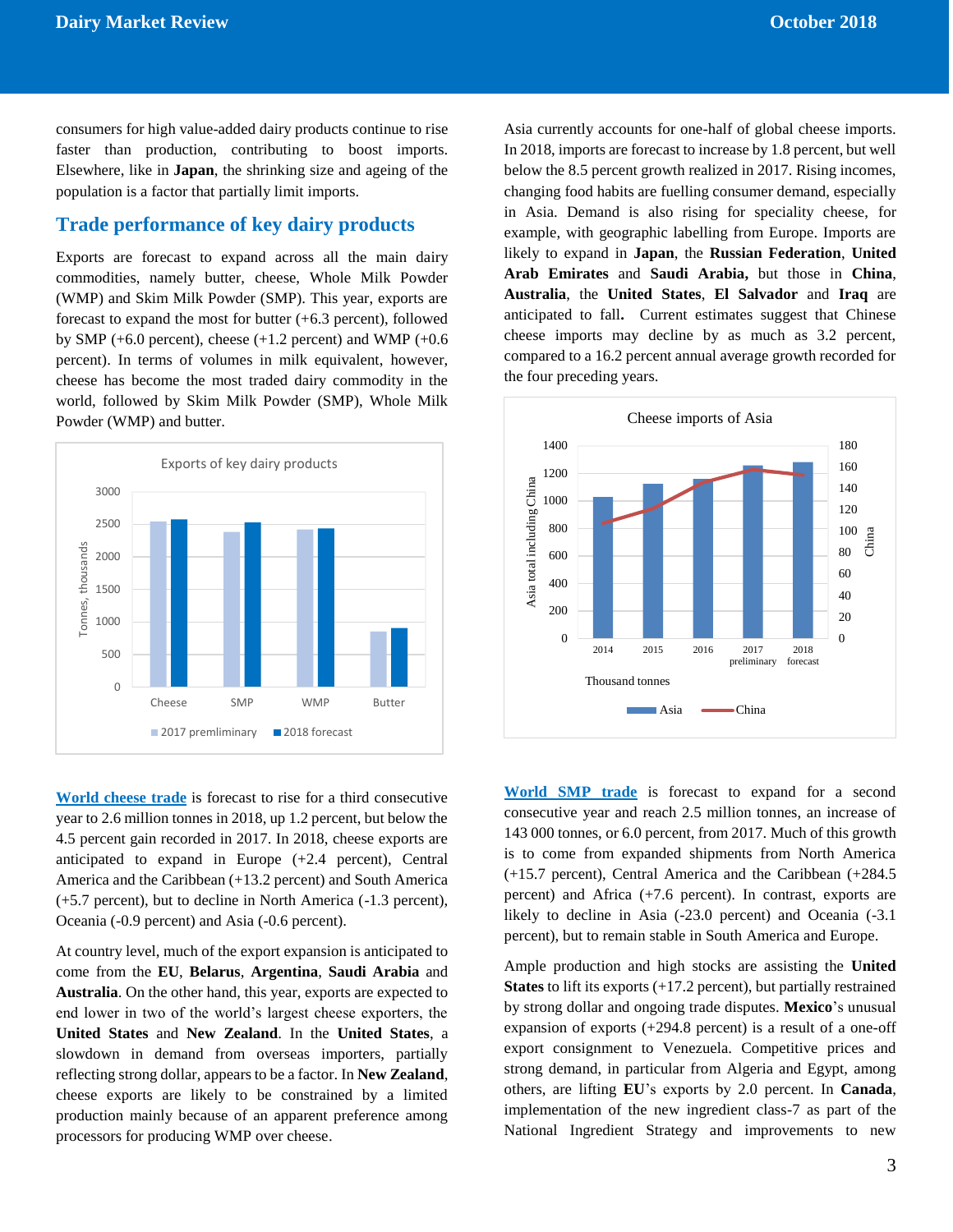processing capacities continue to boost SMP exports by an estimated 3.2 percent, but only a fraction of the 204 percent growth registered last year. Higher milk outputs are likely to lead to increased export availabilities in **Argentina**. In contrast, exports are to decline in **Belarus**, **Turkey** and **New Zealand**. The expected decline of SMP from **Belarus** mirrors a sharp reduction of imports by the Russian Federation, but in **New Zealand**, it reflects supply constraints.

Much of the expansion in global trade in SMP is anticipated to be fuelled by higher imports to South America (+59.9 percent), Central America and the Caribbean (+14.5 percent), Africa (+6.7 percent) and Asia (+1.7 percent). At country level, imports are likely to expand in **Mexico**, **Algeria**, **Yemen** and **Viet Nam**, while they may fall in the **Russian Federation**, **China**, **Indonesia** and **Nigeria**. High demand for SMP imports partly reflects the growing use of SMP by the food processing industry, including re-constituted milk products and dry mixes. Meanwhile, current low international prices appear to have induced some countries to purchase more SMP.



**World WMP trade** is forecast to recover partially in 2018, expanding by 0.6 percent to 2.4 million tonnes. However, global trade is still 152 000 tonnes below the volume of trade in 2014. In 2018, WMP exports are anticipated to expand in South America (+21.1 percent), Oceania (+2.4 percent), North America (+64.3 percent), Asia (+1.6 percent) and Africa (+1.9 percent), but to decline in Central America and the Caribbean (-56.3 percent) and Europe (-7.8 percent).

In Oceania, **New Zealand** is anticipated to account for much of the export expansion. The optimism rests on the higher milk production expected in the 2018/19 dairy cycle, and New Zealand's preference for producing WMP over other dairy products. The pace of monthly export figures in 2018 indicates the possibility for a recovery this year in WMP exports by the **United States**. In **Mexico,** monitoring of monthly export performance suggests that WMP exports are falling back to the normal level and that of last year's surge appeared to have resulted from a large, one-off shipment to Venezuela.

Much of the expansion in global WMP trade in 2018 is expected to be led by Asia (+4.5 percent) and Africa (+4.0 percent), while sharp declines are expected in South America (-38.9 percent) and Europe (-20.2 percent). Driven by expanding consumer demand and slower growth in production, WMP imports are rising in **Algeria**, **Oman**, **Bangladesh** and **China**. In contrast, mirroring expansions in domestic milk production, import curtailments are expected in the **Russian Federation**,



**World butter trade** is forecast to recover partially in 2018, rising to 910 000 tonnes, up 6.3 percent from 2017, but still below the volume of 962 668 tonnes traded in 2016. This year's recovery of exports is expected to be fuelled by expansions in Oceania (+9.0 percent) and North America (+46.7 percent), followed by Asia (+3.2 percent). Shipments are expected to decline from Europe (-0.9 percent), Africa (-15.2 percent), South America (-2.4 percent) and Central America and the Caribbean (-0.3 percent).

In 2018, butter exports are expected to expand in **New Zealand**, the **United States**, **Ukraine**, **India** and **Uruguay,** while declines are anticipated in the **EU**, **Malaysia** and **Australia**. **New Zealand**'s butter exports are likely to rebound by 9.3 percent this year, following a 13 percent dip in 2017. Strong import demand from **China**, **Egypt**, the **United States**, **Saudi Arabia** and **Australia** is expected fuel global butter trade. In contrast, imports by the **Russian Federation**, **Mexico** and **Canada** may fall, reflecting higher levels of production or high existing butter stocks.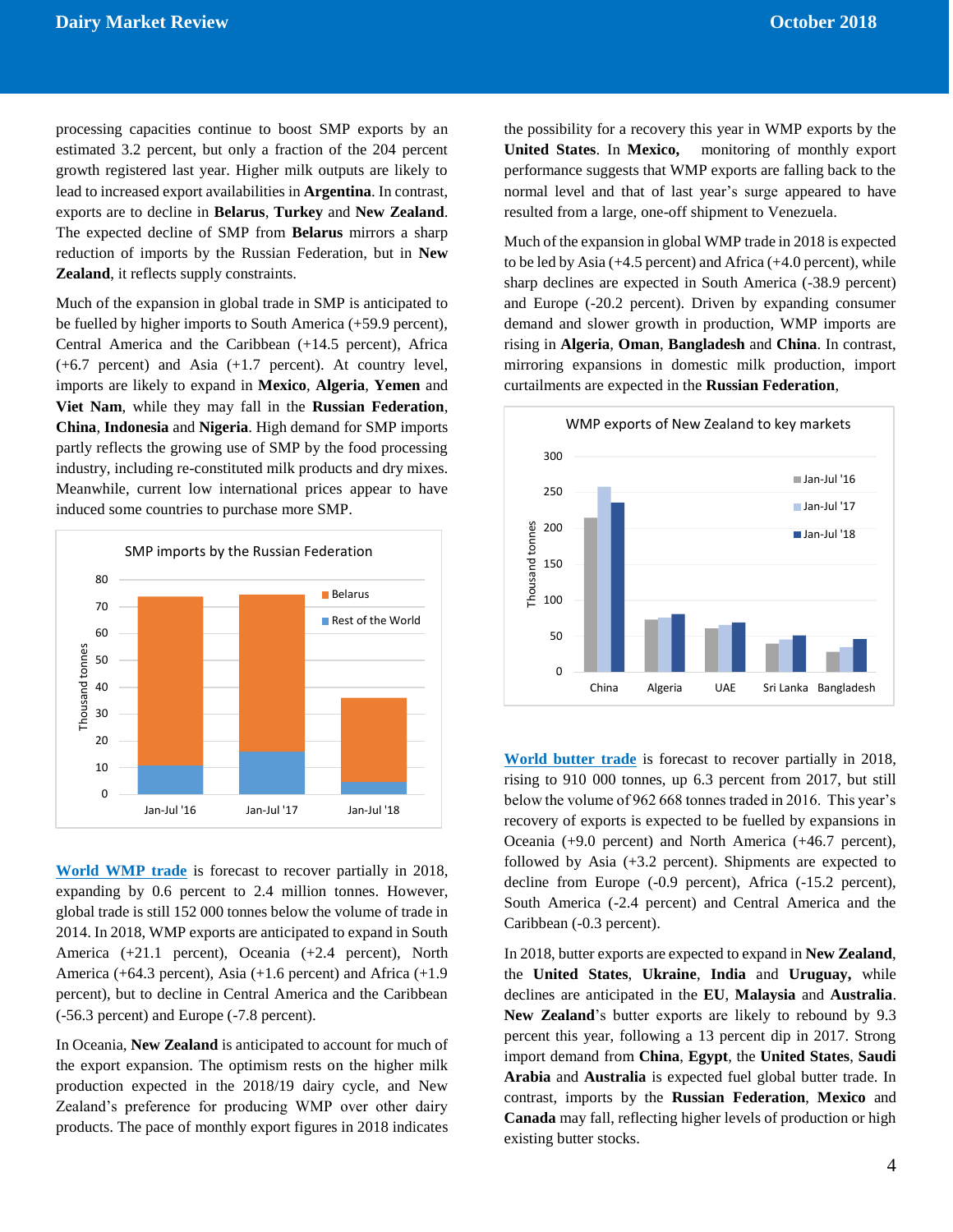Despite high butter prices, processors seem reluctant to step up output, limiting themselves to produce enough to fulfil longterm obligations. This is a result of the low relative profitability of butter when considered together with SMP, a by-product of butter processing, which is fetching low prices. Recently, however, markets have switched focus on SMP manufactured recently. This has contributed to a 16.2 percent increase in SMP prices since the beginning of this year. Accordingly, the price strength of SMP is anticipated to nudge butter production to some higher level. However, this might not immediately result in larger butter export availabilities, as domestic consumer demand remains strong in the main producing regions, especially Europe and North America. Demand for butter in importing countries is also growing, especially in **China**. In **Egypt** and **Saudi Arabia,** butter import demand is rising due to a gap between domestic demand and production. In the **Russian Federation**, increased production and stocks are behind an expected sharp contraction in imports.



#### **International dairy price movements**

The **FAO Dairy Prices** Index averaged 191.5 in September 2018, 6.4 percent higher than the level in January this year. At this level, the index is 14.6 percent below the corresponding month last year, and 30.5 percent below the peak it reached in February 2014. At the beginning of 2018, the index reached 179.9, the lowest value it registered between September 2017 and September 2018, mainly caused by increased export supplies from the EU and North America in the last few months in 2017.

Since January 2018, international dairy prices have been on the rise for five months, reaching a peak in May. The trend reflects sharp escalations of butter and cheese prices and also SMP and WMP prices. As for butter, low inventories held by major exporters, especially the EU, coincided with a strong domestic demand from consumers from Europe, North America and Asia, pushing international prices to higher levels. Cheese prices increased, underpinned by strong import demand from Asia. Price quotations of SMP and WMP increased too, although more moderately, reflecting limited export supplies, especially newly manufactured SMP from Oceania.

Since May, however, international price quotations of all the dairy commodities represented in the index have weakened, with the sharpest falls registered for butter and cheese. WMP and SMP prices also faltered. This downward price adjustment reflects the availability of ample export supplies, combined with limited market activities, especially during the summer months in the Northern Hemisphere.

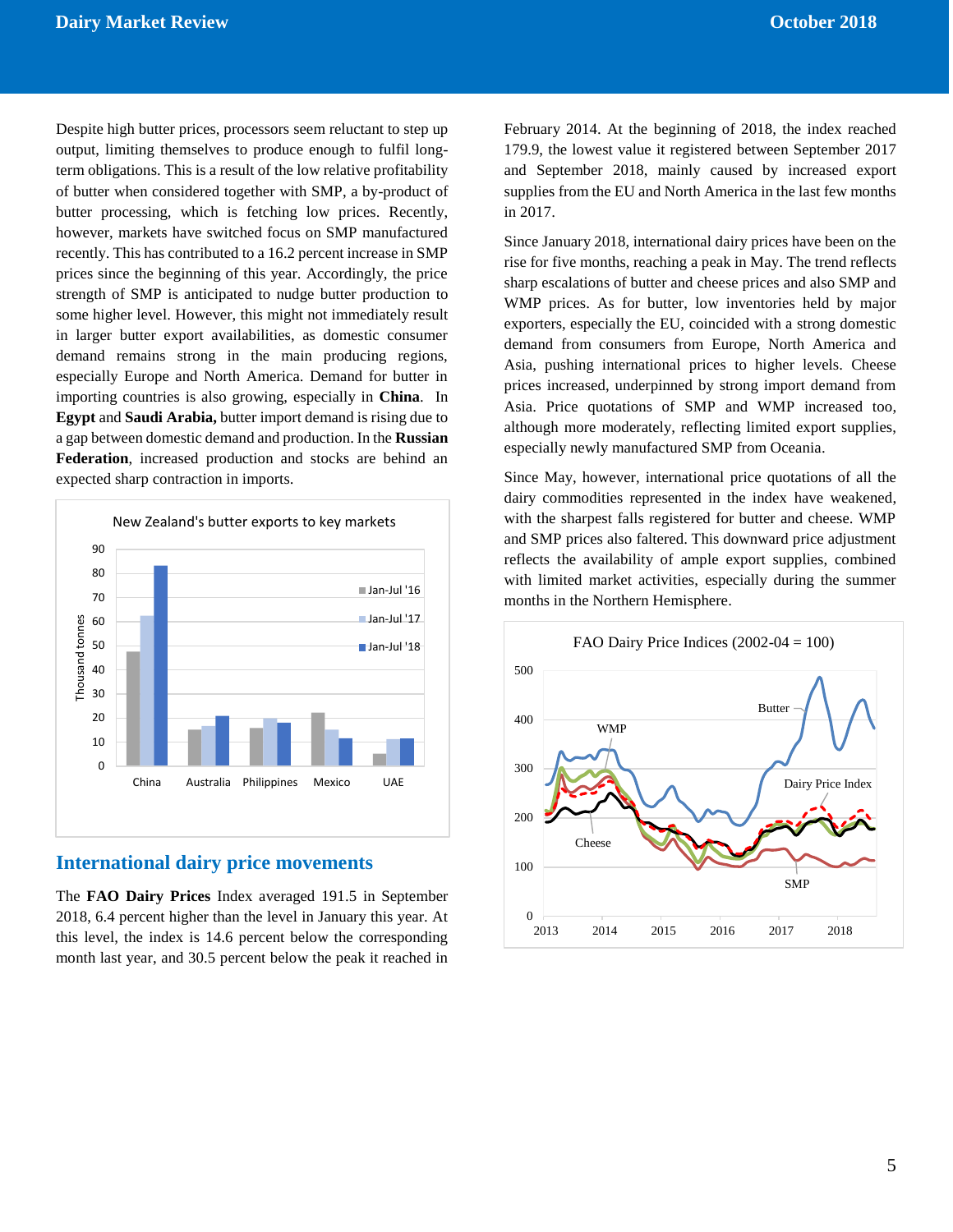### **Statistical Appendix**

## **International prices of selected dairy products and the FAO Dairy Price Index**

|                    |                     | <b>International Prices (US\$ per tonne)</b> | <b>FAO Dairy Price Index</b>             |                               |                       |
|--------------------|---------------------|----------------------------------------------|------------------------------------------|-------------------------------|-----------------------|
| <b>PERIOD</b>      | Butter <sup>1</sup> | <b>Skim Milk</b><br>Powder <sup>2</sup>      | <b>Whole Milk</b><br>Powder <sup>3</sup> | Cheddar<br>$\mathbf{Check}^4$ | $(2002 - 2004 = 100)$ |
| Annual             |                     |                                              |                                          |                               |                       |
| (January/December) |                     |                                              |                                          |                               |                       |
| 2010               | 4 2 7 0             | 3 0 8 1                                      | 3 5 1 4                                  | 4 0 1 0                       | 207                   |
| 2011               | 4 8 7 6             | 3 5 5 6                                      | 4018                                     | 4 3 1 0                       | 230                   |
| 2012               | 3 5 4 7             | 3 1 1 9                                      | 3 3 5 8                                  | 3 8 2 1                       | 194                   |
| 2013               | 4 4 8 4             | 4 2 9 3                                      | 4 7 4 5                                  | 4 4 0 2                       | 243                   |
| 2014               | 4 0 1 0             | 3647                                         | 3868                                     | 4456                          | 224                   |
| 2015               | 3 2 1 2             | 2 1 1 3                                      | 2 5 0 9                                  | 3 3 4 0                       | 160                   |
| 2016               | 3 3 5 0             | 1983                                         | 2457                                     | 3 0 9 4                       | 154                   |
| 2017               | 5 5 7 3             | 2 0 2 5                                      | 3 1 7 9                                  | 3848                          | 202                   |
| Monthly            |                     |                                              |                                          |                               |                       |
| $2018 - January$   | 4 8 4 3             | 1740                                         | 2977                                     | 3 4 1 3                       | 180                   |
| $2018$ – February  | 5 1 2 9             | 1864                                         | 3 1 2 7                                  | 3 6 4 4                       | 191                   |
| $2018 - March$     | 5 5 8 8             | 1784                                         | 3 2 2 8                                  | 3 700                         | 197                   |
| $2018 - April$     | 5 9 6 1             | 1813                                         | 3 3 0 1                                  | 3788                          | 204                   |
| $2018 - May$       | 6 2 4 5             | 1941                                         | 3 2 8 9                                  | 4 0 9 4                       | 215                   |
| $2018 - June$      | 6 2 7 1             | 2018                                         | 3 2 9 0                                  | 3 9 8 1                       | 213                   |
| $2018 - July$      | 5 7 7 7             | 1949                                         | 3 1 3 0                                  | 3 700                         | 199                   |
| $2018 - August$    | 5 4 6 3             | 1937                                         | 3 1 0 2                                  | 3 7 1 3                       | 196                   |
| $2018$ – September | 5 2 0 9             | 2 0 2 3                                      | 3 0 4 8                                  | 3619                          | 191                   |

**<sup>1</sup>** Butter, 82 percent butterfat, f.o.b. Oceania and EU; averaged indicative traded prices

**<sup>2</sup>** Skim Milk Powder, 1.25 percent butterfat, f.o.b. Oceania and EU, averaged indicative traded prices

**<sup>3</sup>** Whole Milk Powder, 26 percent butterfat, f.o.b. Oceania and EU, averaged indicative traded prices

**<sup>4</sup>** Cheddar Cheese, 39 percent maximum moisture, f.o.b. Oceania, indicative traded prices

*Note:* The FAO Dairy Price Index is derived from a trade-weighted average of a selection of representative internationally-traded dairy products

*Sources*: FAO for indices. Product prices: Mid-point of price ranges reported by Dairy Market News (USDA)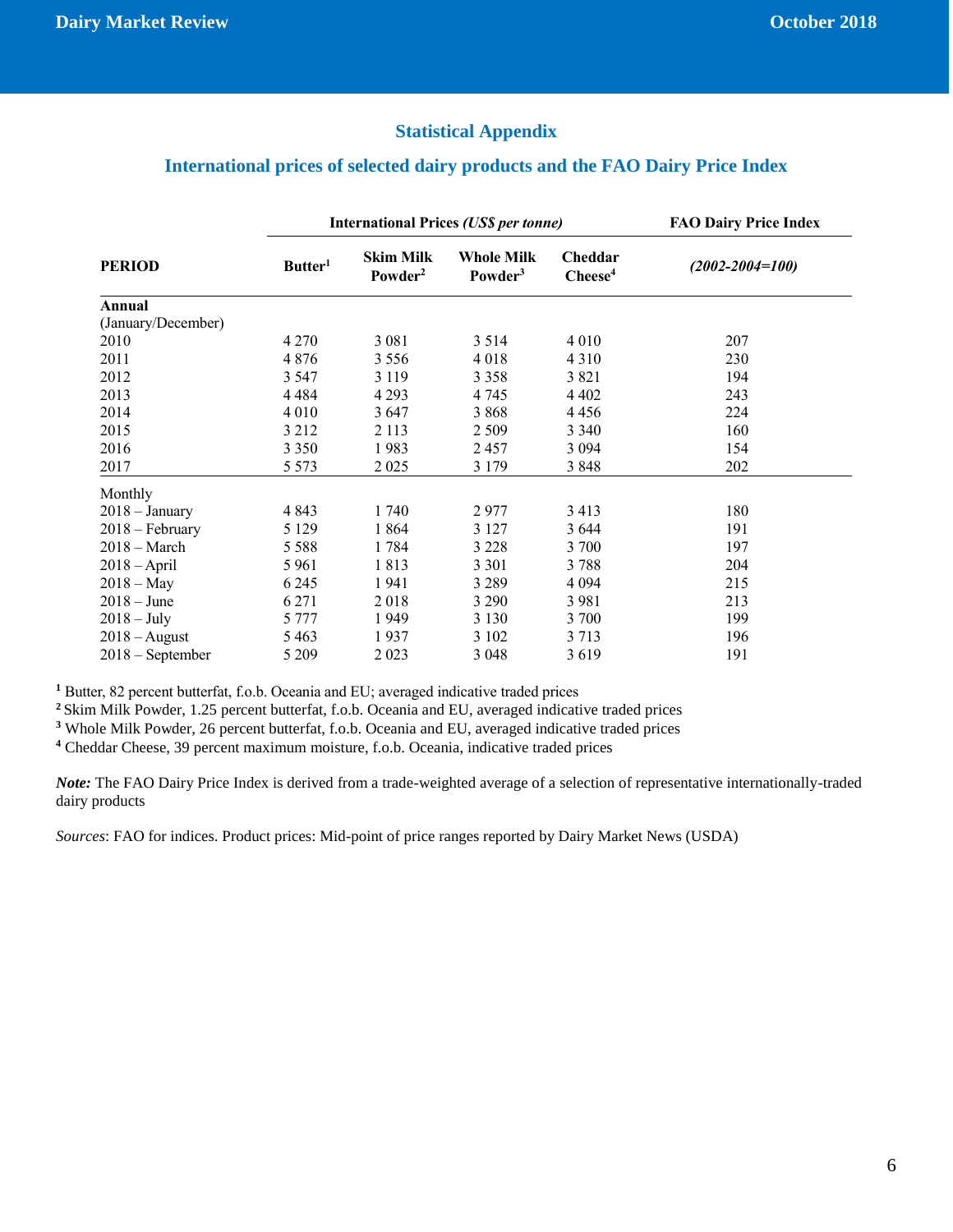| <b>Total milk production</b> |             |          |               |  |
|------------------------------|-------------|----------|---------------|--|
| <i>(thousand tonnes)</i>     |             |          |               |  |
|                              | 2017        | 2018     | Change 2018   |  |
|                              | preliminary | forecast | over 2017 (%) |  |
| World                        | 810888      | 826 949  | 2.0           |  |
| India <sup>1</sup>           | 165 612     | 172 899  | 4.4           |  |
| EU 28                        | 165 600     | 166 600  | $0.6^{\circ}$ |  |
| <b>United States</b>         | 97 730      | 98 805   | 1.1           |  |
| China                        | 40 288      | 42 238   | 4.8           |  |
| Pakistan                     | 40 167      | 40 4 82  | 0.8           |  |
| <b>Brazil</b>                | 35 257      | 34 869   | $-1.1$        |  |
| Russian Fed.                 | 31 1 1 2    | 31 645   | 1.7           |  |
| New Zealand <sup>2</sup>     | 21 341      | 21 373   | 0.2           |  |
|                              |             |          |               |  |

<sup>1</sup> Dairy years starting in April (production only).

 $2$  Dairy years ending in May (production only).

| <b>Total Milk Imports</b>          |             |          |             |  |  |  |
|------------------------------------|-------------|----------|-------------|--|--|--|
| (thousand tonnes, Milk Equivalent) |             |          |             |  |  |  |
|                                    | 2017        | 2018     | Change      |  |  |  |
|                                    | preliminary | forecast | $2018$ over |  |  |  |
|                                    |             |          | 2017(%)     |  |  |  |
| World                              | 72998       | 74 665   | 2.3         |  |  |  |
| China                              | 13 5 5 4    | 13619    | 0.5         |  |  |  |
| Mexico                             | 3965        | 4415     | 11.3        |  |  |  |
| Algeria                            | 3473        | 3 7 8 3  | 8.9         |  |  |  |
| Russian Fed.                       | 4 202       | 3441     | $-18.1$     |  |  |  |
| Saudi Arabia                       | 3 0 3 8     | 3 0 7 9  | 1.3         |  |  |  |
| Indonesia                          | 2 7 3 6     | 2 7 3 7  | 0.0         |  |  |  |
| Japan                              | 2 1 7 1     | 2 3 1 6  | 6.6         |  |  |  |
| Malaysia                           | 2 1 7 9     | 2 2 8 6  | 4.9         |  |  |  |

| <b>Total Milk exports</b>          |            |          |               |  |  |
|------------------------------------|------------|----------|---------------|--|--|
| (thousand tonnes, Milk Equivalent) |            |          |               |  |  |
|                                    | 2017       | 2018     | Change 2018   |  |  |
|                                    | preliminar | forecast | over 2017 (%) |  |  |
|                                    | y          |          |               |  |  |
| World                              | 72 763     | 74 546   | 2.5           |  |  |
| <b>EU 28</b>                       | 20 391     | 20 310   | $-0.4$        |  |  |
| New Zealand                        | 18 707     | 18983    | 1.5           |  |  |
| <b>United States</b>               | 10 724     | 11899    | 11.0          |  |  |
| <b>Belarus</b>                     | 3 7 1 3    | 3.596    | $-3.1$        |  |  |
| Australia                          | 3018       | 3 1 5 1  | 4.4           |  |  |
| Argentina                          | 1 341      | 1.568    | 16.9          |  |  |

| <b>Cheese imports</b>     |                          |          |             |  |  |
|---------------------------|--------------------------|----------|-------------|--|--|
|                           | <i>(thousand tonnes)</i> |          |             |  |  |
|                           | 2017                     | 2018     | Change 2018 |  |  |
|                           | preliminary              | forecast | over $2017$ |  |  |
|                           |                          |          | (% )        |  |  |
| World                     | 2477                     | 2 507    | 1.2         |  |  |
| Japan                     | 273                      | 285      | 4.6         |  |  |
| <b>Russian Federation</b> | 203                      | 212      | 4.5         |  |  |
| <b>United States</b>      | 183                      | 179      | $-2.2$      |  |  |
| Saudi Arabia              | 174                      | 178      | 2.5         |  |  |
| China                     | 158                      | 153      | $-3.2$      |  |  |
| Mexico                    | 122                      | 124      | 2.2         |  |  |
| Korea Rep. of             | 125                      | 124      | $-0.8$      |  |  |

| <b>Cheese Exports</b> |                          |          |               |  |  |
|-----------------------|--------------------------|----------|---------------|--|--|
|                       | <i>(thousand tonnes)</i> |          |               |  |  |
|                       | 2017                     | 2018     | Change 2018   |  |  |
|                       | preliminary              | forecast | over 2017 (%) |  |  |
| World                 | 2 5 4 7                  | 2.578    | 1.2           |  |  |
| <b>EU 28</b>          | 830                      | 842      | 1.5           |  |  |
| <b>United States</b>  | 343                      | 341      | $-0.6$        |  |  |
| New Zealand           | 343                      | 335      | $-2.3$        |  |  |
| <b>Belarus</b>        | 189                      | 200      | 6.0           |  |  |
| Australia             | 172                      | 175      | 2.0           |  |  |
| Egypt                 | 105                      | 106      | 0.5           |  |  |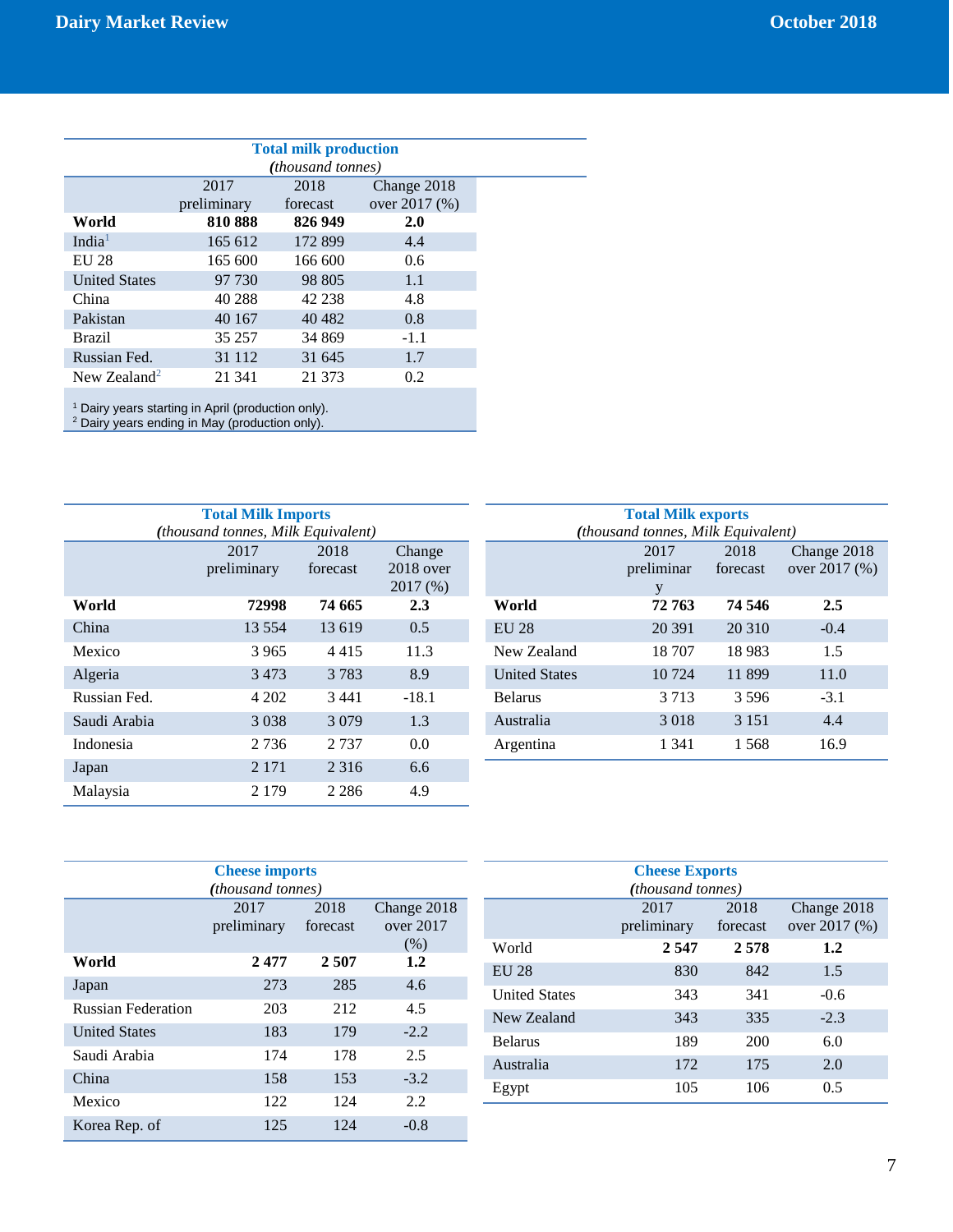| <b>SMP Imports</b> |                   |          |               |  |  |
|--------------------|-------------------|----------|---------------|--|--|
|                    | (thousand tonnes) |          |               |  |  |
|                    | 2017              | 2018     | Change 2018   |  |  |
|                    | preliminary       | forecast | over 2017 (%) |  |  |
| World              | 2 3 4 1           | 2481     | 6.0           |  |  |
| Mexico             | 331               | 384      | 16.0          |  |  |
| China              | 278               | 249      | $-10.6$       |  |  |
| Algeria            | 161               | 179      | 11.2          |  |  |
| Philippines        | 140               | 142      | 1.6           |  |  |
| Indonesia          | 147               | 140      | $-4.9$        |  |  |
| Malaysia           | 120               | 117      | $-2.9$        |  |  |

| <b>SMP Exports</b><br><i>(thousand tonnes)</i> |                     |                  |                              |  |  |  |
|------------------------------------------------|---------------------|------------------|------------------------------|--|--|--|
|                                                | 2017<br>preliminary | 2018<br>forecast | Change 2018<br>over 2017 (%) |  |  |  |
| World                                          | 2386                | 2 5 2 9          | 6.0                          |  |  |  |
| <b>EU 28</b>                                   | 779                 | 794              | 2.0                          |  |  |  |
| <b>United States</b>                           | 608                 | 713              | 17.2                         |  |  |  |
| New Zealand                                    | 403                 | 391              | $-3.0$                       |  |  |  |
| Australia                                      | 158                 | 152              | $-3.3$                       |  |  |  |
| Mexico                                         | 29                  | 114              | 294.8                        |  |  |  |

| <b>WMP Imports</b> |                                                                         |      |        |  |  |  |
|--------------------|-------------------------------------------------------------------------|------|--------|--|--|--|
|                    | <i>(thousand tonnes)</i>                                                |      |        |  |  |  |
|                    | 2017<br>2018<br>Change 2018<br>over 2017 (%)<br>preliminary<br>forecast |      |        |  |  |  |
| World              | 2408                                                                    | 2421 | 0.6    |  |  |  |
| China              | 586                                                                     | 596  | 1.7    |  |  |  |
| Algeria            | 262                                                                     | 285  | 8.8    |  |  |  |
| <b>UAE</b>         | 145                                                                     | 154  | 5.6    |  |  |  |
| Saudi Arabia       | 142                                                                     | 138  | $-2.5$ |  |  |  |
| Sri Lanka          | 85                                                                      | 89   | 4.8    |  |  |  |
| Bangladesh         | 71                                                                      | 82   | 15.3   |  |  |  |

| <b>Butter imports</b>     |             |          |             |  |  |
|---------------------------|-------------|----------|-------------|--|--|
| <i>(thousand tonnes)</i>  |             |          |             |  |  |
|                           | 2017        | 2018     | Change 2018 |  |  |
|                           | preliminary | forecast | over $2017$ |  |  |
|                           |             |          | (% )        |  |  |
| World                     | 834         | 886      | 6.3         |  |  |
| China                     | 126         | 155      | 23.0        |  |  |
| <b>Russian Federation</b> | 94          | 73       | $-21.9$     |  |  |
| Saudi Arabia              | 48          | 53       | 11.4        |  |  |
| <b>United States</b>      | 44          | 52       | 17.3        |  |  |
| Iran Islamic Rep<br>Of    | 36          | 39       | 7.0         |  |  |
| Australia                 | 34          | 37       | 9.2         |  |  |

| <b>WMP Exports</b> |                          |          |             |  |  |
|--------------------|--------------------------|----------|-------------|--|--|
|                    | <i>(thousand tonnes)</i> |          |             |  |  |
|                    | 2017                     | 2018     | Change 2018 |  |  |
|                    | preliminary              | forecast | over 2017   |  |  |
|                    |                          |          | (% )        |  |  |
| World              | 2425                     | 2438     | 0.6         |  |  |
| New Zealand        | 1 3 4 6                  | 1 3 6 2  | 1.2         |  |  |
| <b>EU 28</b>       | 393                      | 354      | $-10.0$     |  |  |
| Uruguay            | 109                      | 128      | 18.0        |  |  |
| Argentina          | 71                       | 95       | 34.4        |  |  |
| Australia          | 55                       | 72       | 31.5        |  |  |

| <b>Butter Exports</b><br><i>(thousand tonnes)</i> |                     |                  |                                   |  |  |
|---------------------------------------------------|---------------------|------------------|-----------------------------------|--|--|
|                                                   | 2017<br>preliminary | 2018<br>forecast | Change<br>$2018$ over<br>2017 (%) |  |  |
| World                                             | 856                 | 910              | 6.3                               |  |  |
| New Zealand                                       | 436                 | 477              | 9.3                               |  |  |
| <b>EU 28</b>                                      | 172                 | 163              | $-5.0$                            |  |  |
| <b>Belarus</b>                                    | 79                  | 80               | 0.6                               |  |  |
| <b>United States</b>                              | 34                  | 51               | 48.0                              |  |  |
| <b>Ukraine</b>                                    | 30                  | 37               | 21.5                              |  |  |